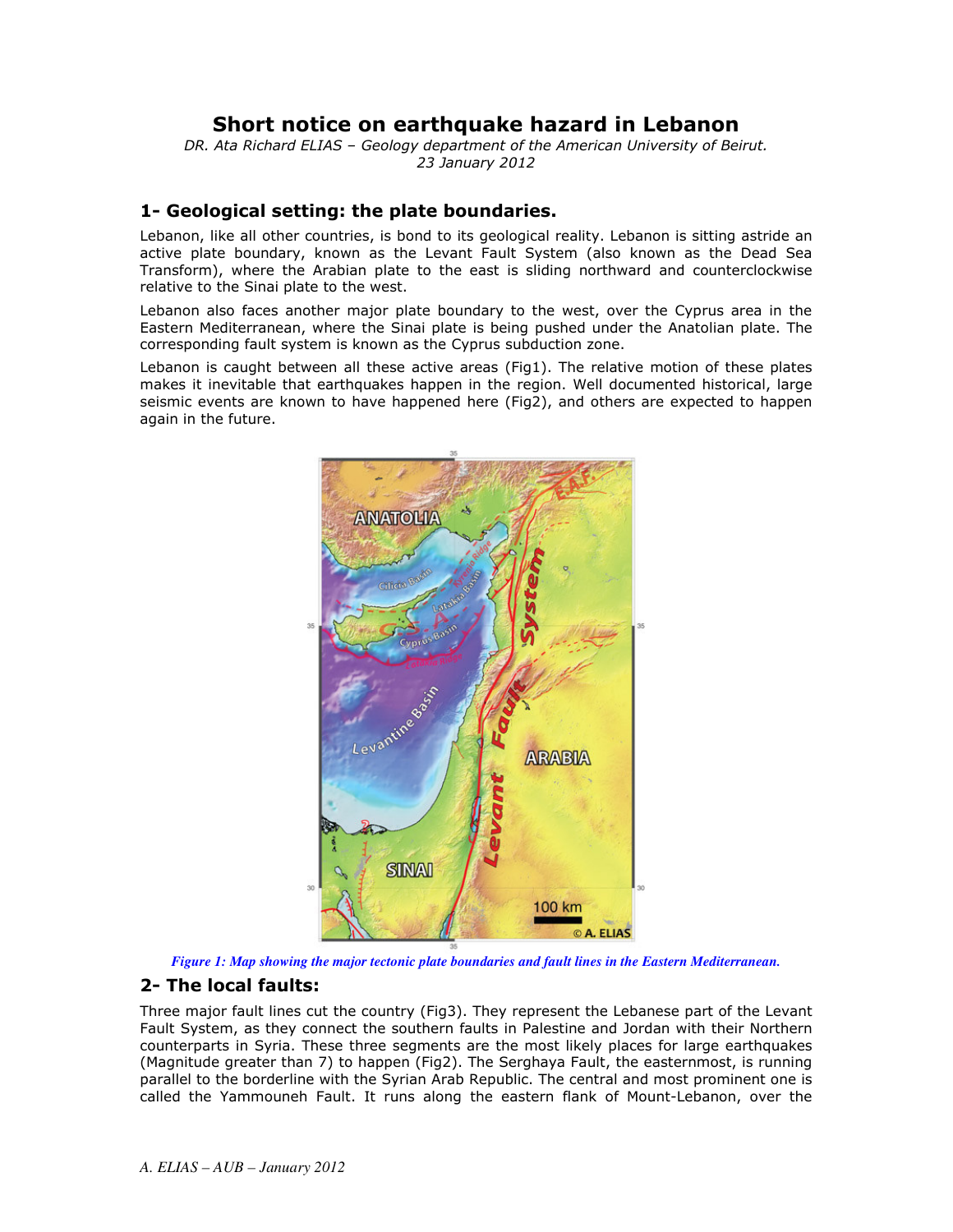entire length and almost in the middle of the country. The third fault called the Mount-Lebanon Thrust is mainly offshore, and runs under the entire western flank and coast of Mount-Lebanon. Because it is in large parts underwater, the earthquakes produced by this last fault line can generate tsunami.

Other smaller faults occur in Lebanon. These can generate earthquakes of magnitude up to 6- $6.5.$ 



Figure 2: Map of the location of major known historical earthquakes in association with the major active faults in *Lebanon.*

### 3- Earthquake activity and hazard:

Precise seismic monitoring in the country is unfortunately limited to the post 2006 period only. Location maps of recent earthquake show that small to moderate-size earthquakes can happen anywhere in this country.

A better understanding of the real earthquake hazard can be done using the wealth of information from historical records found in the archeological and the written records going back in time 2-3 kyrs. They show that the rate of earthquake activity is not high, and the frequency of large events is low.

Geological research showed that the large-size faults in this area produce earthquakes with magnitude >7 once every  $\sim$ 1000yrs for the Yammouneh Fault, 1500-1750yrs for the Mount-Lebanon Thrust, and  $\sim$ 2000yrs for the Serghaya Fault. The small earthquakes are much more frequent and the country witnesses 1-3 earthquakes with  $5<$ M<6 every decade.

Research work on the activity of these faults has shown that two of the major faults are ready and in time, about to produce a major event. The Yammouneh fault did not produce major events since the year AD1202. The Mount-Lebanon Thrust last earthquake was in the year AD551.

A major earthquake on any of these two faults should not be a surprise.

On the other hand the Serghaya Fault has "recently" ruptured in the year 1759, and thus is unlikely to rupture again.

Considering the area on a larger scale, the 1927 Jericho earthquake and the 1995 Aqaba earthquake both on the southern segments of the Levant Fault System can be the signs that the entire Levant Fault System has entered a period of increasing seismic activity after a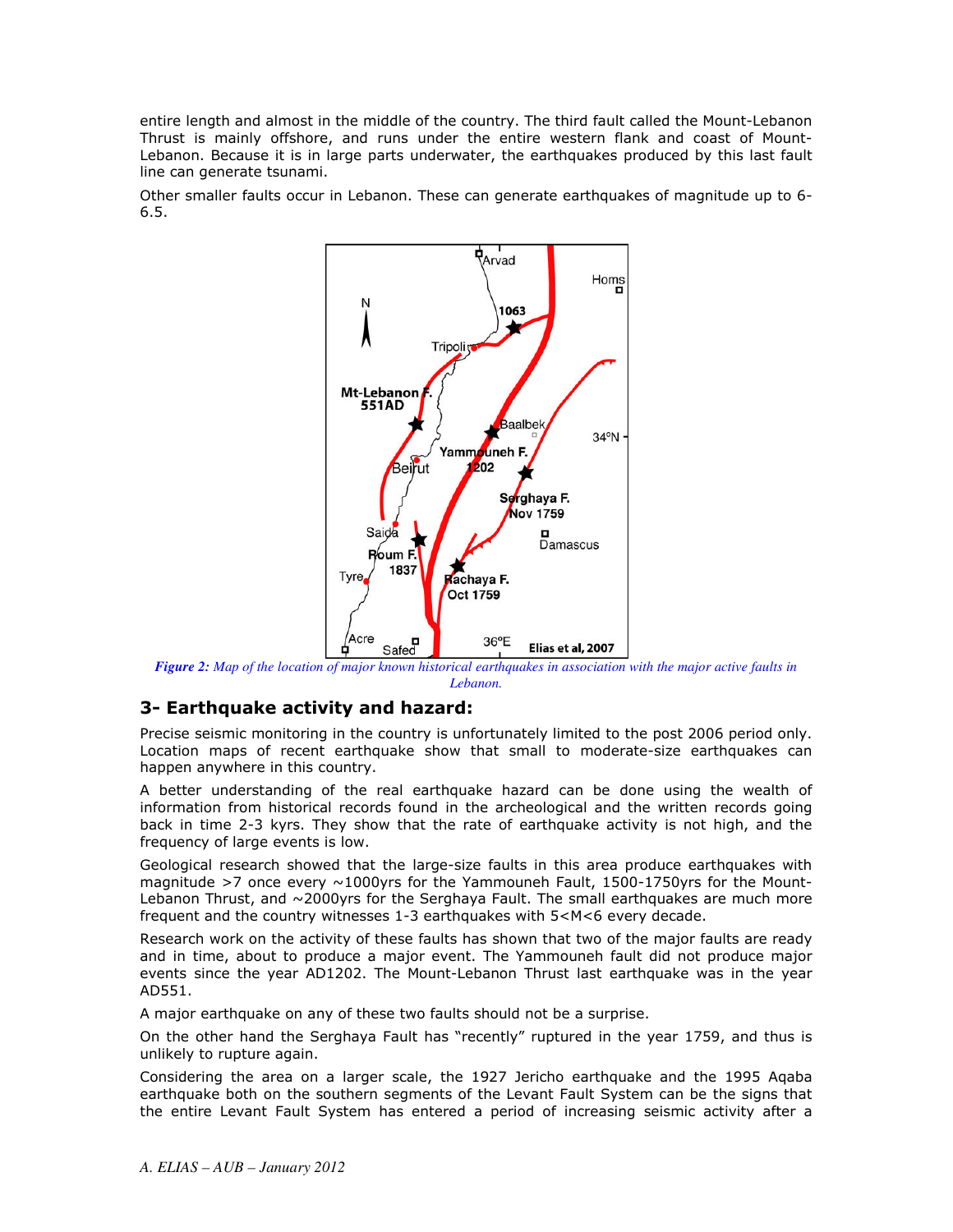dormancy of more than 8 centuries. Researchers from Israel, Palestine and Jordan also expect the fault to break "soon" in a series of major earthquakes.

To the hazard associated with the Levant Fault System one should also add the hazard represented by the Cyprus Subduction Zone to the west. This is a source of major earthquakes in the Eastern Mediterranean. Unfortunately very little studies and information are available to document its activity. But comparing with other subduction zones in the Mediterranean (Hellenic zone) and worldwide it is well known and established that these areas are capable of the largest earthquakes (M>8), and are most likely to produce important tsunami waves.

Therefore the earthquake hazard in Lebanon is high.

Because the country is of small size compared with the important number and size of the active faults it hosts, potential earthquakes' locations can be considered as equally probable over the entire area.



Figure 3: Google-earth map showing the major active faults in Lebanon. Thickness of the lines denotes the importance of the fault line in terms of possible earthquake magnitude.

## 4- The associated hazards:

The intensity of the ground shaking from a moderate or major earthquake will affect large parts of the country. The hard rocky underground of the Lebanese geology will help attenuate